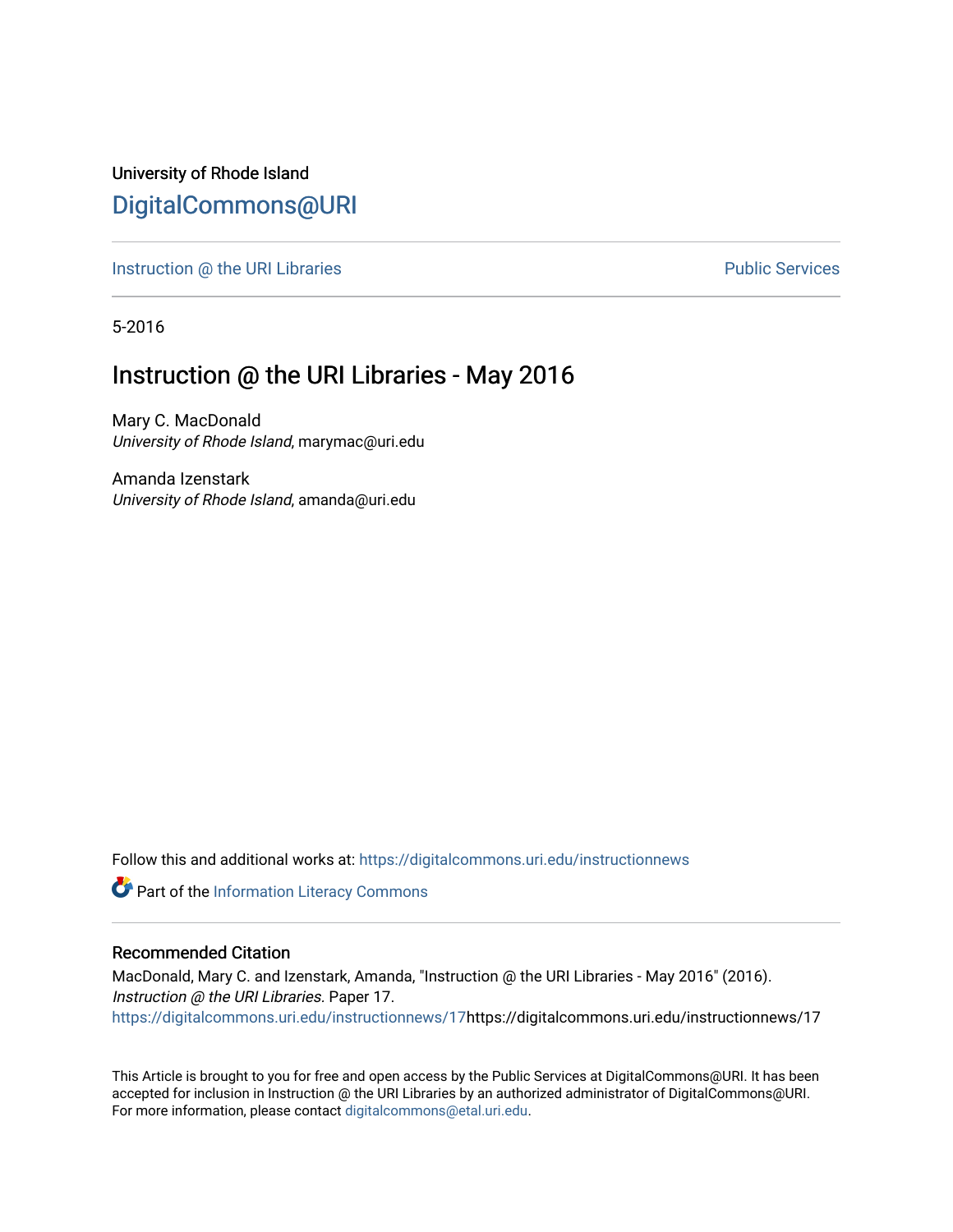# Instruction @ the URI Libraries



## **Balancing Subject Content with Information Research Skills**  So Much to Cover, and So Little Time?

The [Ithaka S+R US Faculty Survey 2015](http://www.sr.ithaka.org/publications/ithaka-sr-us-faculty-survey-2015/) (April 2016) noted that two-thirds of faculty members strongly agreed that students' research skills related to locating and evaluating scholarly information is an important educational goal for the the courses they teach. *Do you agree, but struggle to find time to teach these concepts and skills alongside your course content?* Recommend your students enroll in one or more of the new LIB General Education courses providing students with in-depth information literacy content, experience, and practice of important research skills that can be applied across all academic majors. These courses teach students how to find, evaluate, and manage information in order to create original digital products. Each three credit course focuses on B4 Information Literacy (IL) and a second SLO. (For students needing to fulfill requirements under the previous system, these courses have also been approved to meet the earlier General Education requirements.)

#### **LIB 150 Search Strategies for the Information**

**Age** (previously LIB 120) 2001-2015: English Communication 2016: B4 IL and B2 Communicate Effectively Introduction to the exploration and practice of information literacy and library research concepts and skills, with an emphasis on the communication of information in today's world.

#### **LIB 250 Information Research Across Disciplines**

2001-2015: English Communication 2016: B4 IL and B1 Writing Exploration and practice in finding, evaluating, and using information in the humanities, social sciences, natural sciences, and formal sciences. Examine information production, resources, roles, and uses.

## **LIB 350 Current Issues of the Information Age**

(Previously LIB 220) 2001-2015: English Communication 2016: B4 IL and C1 Civic Knowledge & Responsibilities Critical issues concerning the use of information are examined. Emphasis is placed on the interdisciplinary nature of information and using research techniques as a foundation for informed global citizenship.

## **Upcoming LIB Course Offerings**

#### **Summer 2016**  LIB 350 - Online!

**Fall 2016** 

LIB 150 - Mondays/Wednesdays 3:00 - 4:15 pm LIB 150 - Tuesdays/Thursdays 4:30 - 5:45 pm LIB 250 - Tuesdays/Thursdays 12:30 - 1:45 pm LIB 350 - Tuesdays/Thursdays 11:00 - 12:15 pm